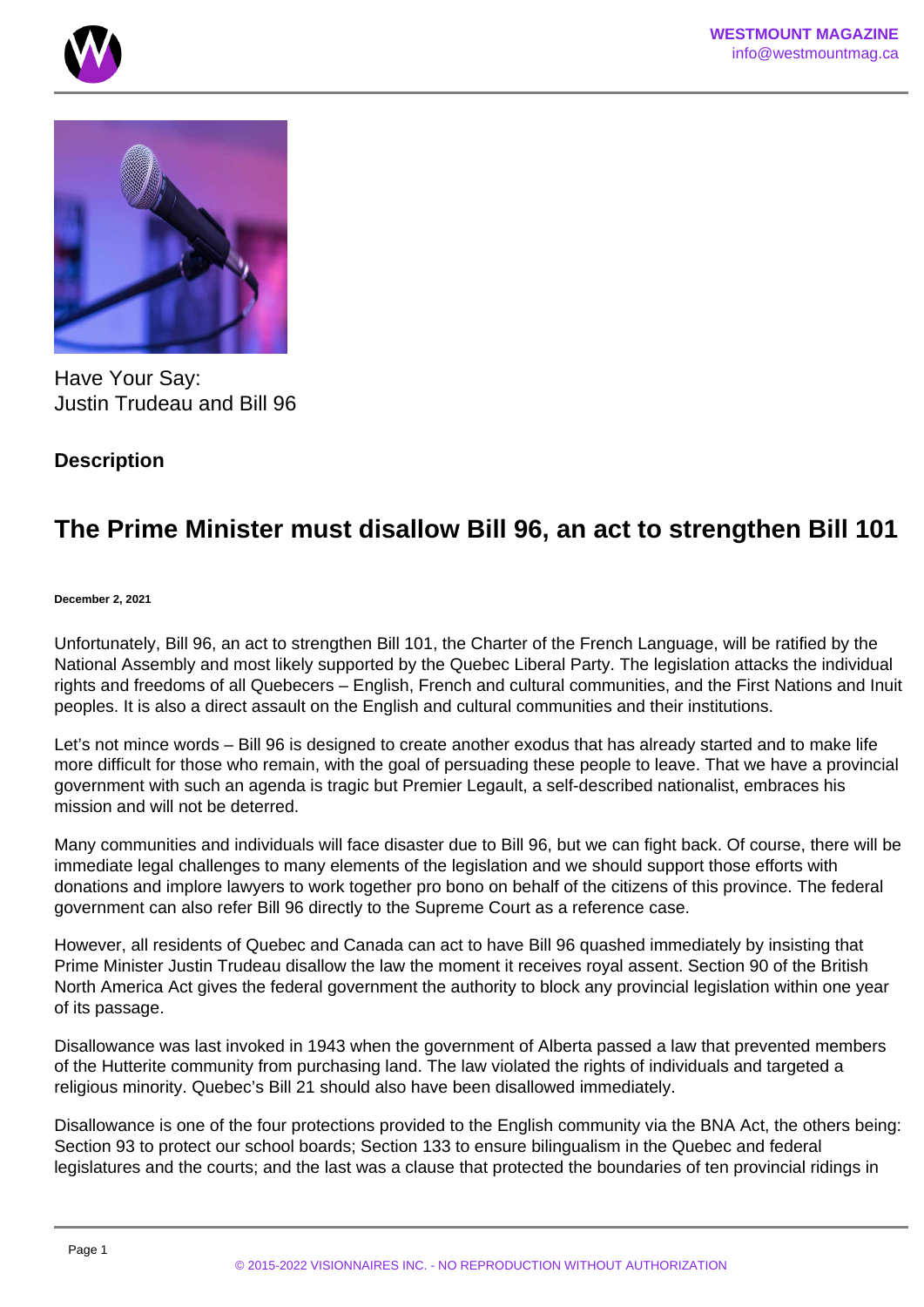the Eastern Townships with English majorities.

This was the quid pro quo of Quebec becoming a province with a French Canadian majority and the English community becoming a minority community – the result of the Confederation Debates of 1865. Disallowance also protects the French minority community in Ontario, and it has been extended to those in other provinces. Before Confederation in 1867, Quebec and Ontario were part of the United Province of Canada.

A demand for disallowance was requested to stop Manitoba's legislation to eliminate the rights of the French community. Sadly it was not invoked, and when Ontario brought in Bill 17 to attack the rights and institutions of the French community, bishops from Quebec asked Laurier to disallow the law. Laurier replied that, should disallowance be invoked, a precedent would be set to protect the English community in Quebec.

When Bills 22 and 101 were passed in 1974 and 1977, hundreds of thousands signed petitions demanding that these language laws be disallowed and they attended rallies and demonstrations to back up the petitions. Alas, Prime Minister Pierre Trudeau refused the requests and we now live with the daily impacts of these laws that violate the rights and freedoms of all Quebecers and are direct attacks on the English and cultural communities.

Not only have we lost over 500,000 people from the English community due to an ongoing exodus, and many institutions, and witnessed the destruction of many rural communities, but enrolment in English public schools plummeted from 250,000 plus in 1973-74 to less than 100,000 today. This is a disaster with many ramifications. And we cannot forget that at least half of all immigrants to Quebec leave for other provinces, and many French Canadians have left Quebec to seek greener economic pastures.

We must insist that the federal government disallow Bill 96. Please join [The Committee to Disallow Bill 96 on](https://www.facebook.com/groups/246296065508834)  [Facebook](https://www.facebook.com/groups/246296065508834) and demand that Justin Trudeau fulfil his constitutional duty and obligation to protect the rights of every Quebecer and the English and cultural communities. What is going on in Quebec when you include Bill 21 is not reflective of a liberal democratic society where equality before the law is the norm and the primacy of individual rights is a given.

It is unlikely that Trudeau will disallow Bill 96, but we must insist. If we do not formally request its use, we are giving our consent and saying, "we don't care." Bill 96 attacks rights and its impact on Canadian law will be corrosive if it is permitted to remain. That Legault shielded it with the notwithstanding clause to protect it from legal challenges should worry all. Bill 96 does not reflect Canadian values.

The Committee has secured the help of an MP to authorize a petition on the House of Commons petition web page that will be placed days after Bill 96 is passed. The goal is to secure several hundred thousand signatures via a nationwide campaign based on people signing and sharing the petition and a positive media campaign reaching out to newspapers, human rights groups, and elected officials. No stone shall be left unturned. Every Canadian has a stake in Bill 96 being disallowed.

The campaign also includes rallies and demonstrations. On December 5 at 1 pm in Girouard Park, NDG, there will be a gathering at the Cenotaph. We also plan to hold demonstrations throughout Quebec and Canada, including outside the National Assembly in Quebec City and at Parliament Hill in Ottawa.

The situation may look bleak, but we cannot go gentle into that good night. We must resist and fight back. We may not win, but history will record that we fought back. Our motto is simple – "Never give up, never surrender." Together we can make a difference. Please join us.

Sincerely,

Irwin Rapoport **Montreal**